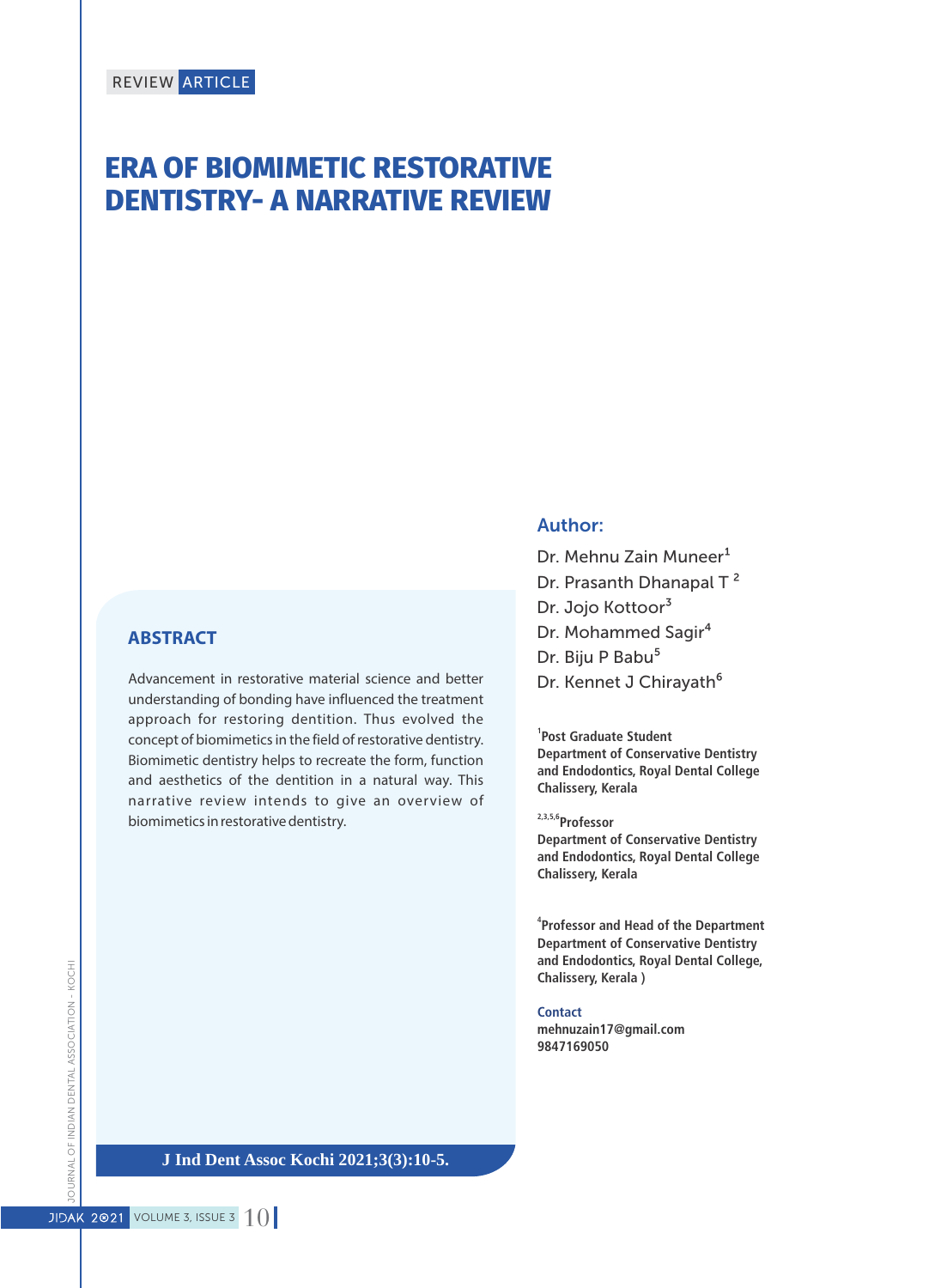### **INTRODUCTION**

The word 'biomimetic' is derived from a Latin word, where "bio" means life, and "mimetic" means imitation or mimicking.<sup>1</sup> Hence biomimetic is the art of mimicking nature.The term was put forward by biomedical engineer Otto Schmitt in the 1950s.<sup>1</sup> It is a multidisciplinary approach, where inspiration elicited from nature is used to design products that mimic nature, so that it functions biologically. In the past two decades the principles of biomimetics have been incorporated and extensively explored across various fields of dentistry including remineralisation, restoration, endodontics, regeneration etc.

## **Biomimetics in restorative dentistry**

For a restorative dentist an indubitable reference is the natural tooth itself. Biomimetics in restorative dentistry involve restoring the functional, mechanical and aesthetic requirement of teeth as naturally as possible<sup>2</sup>. Basically it aims to replace the damaged portion of teeth far more conservatively in contrast to the traditional tooth preparation which involves extensive and invasive preparations to facilitate retention and resistance forms. In brief the traditional restorative techniques was to prioritise the need of the material rather than 3 tooth needs. Biomimetics in restorative dentistry was facilitated and supported by the developments and evolution in dental composite resins, clinical adhesives and dental 4,5 ceramics.

# **Material of Choice for Biomimetic Restoration**

Biomimetic restorative material should not only satisfy the aesthetic and mechanical requirement but also it should be biocompatible. A thorough understanding of hard tissue arrangement of tooth is crucial for successful selection and usage of a material for biomimetic restoration.<sup>2</sup> Enamel and dentine act as a complex structure complimenting each

other.In natural tooth the hard brittle and glass like enamel is supported by soft resilient dentin. The resilient dentin provides a cushioning effect by virtue of the collagen, which clinically arrests crack propagation from the enamel. In brief it compensates for the brittleness of enamel. $^{\rm 6}$  A biomimetic restoration should mimic these features. Further to it there should not be any discrepancy in the mechanical properties such as elastic modulus and surface hardness of teeth and restorative material. Such discrepancy if notable or remarkable can lead to fracture of tooth, marginal leakage, and plaque accumulation, which in turn would affect the clinical performance of the restoration in the long term.',<sup>8</sup> In order to achieve biomimetics the enamel should be replaced with brittle, hard, glasslike, translucent material, whereas dentine which needs replacement should be substituted by resilient material.

From the clinical perspective let us take the example of few newer material used in contemporary dentistry. Newer dental ceramic made of lithium dislicate popularly called as LiDiSi has an elastic modulus (EM) ranging 60 - 95 GPa. This elastic modulus is comparable to that of natural enamel (EM 72-125). Added to this is the high aesthetic resemblance to the enamel of the tooth,whereas on the other hand dental resin composites have a EM of 13-18 GPa which is comparable to that of the natural dentine (EM-14 - 38Gpa) so can be a better alternative to replace dentin.This implies that in case of minimal to moderate tooth loss dental composites alone can behave as a good biomimetic restorative material (fig-I-A & I-B), which can re-enforce the remaining tooth structure<sup>9</sup>. And in case of larger defects usage of the newer LiDiSi having properties similar to enamel is deemed better(fig II-A, II-B, III-A& III- $B)^{10}$ .

# **Adhesion - Corner Stone of Biomechanical Restoration**

Dental adhesives commonly termed as bonding agents play a crucial role in achieving predictable outcome in biomimetic restoration. Perfect bonding between the restorative

JOURNAL OF INDIAN DENTAL ASSOCIATION - KOCHI

**JRNAL OF INDIAN DENTAL ASSOCIATION - KOCH**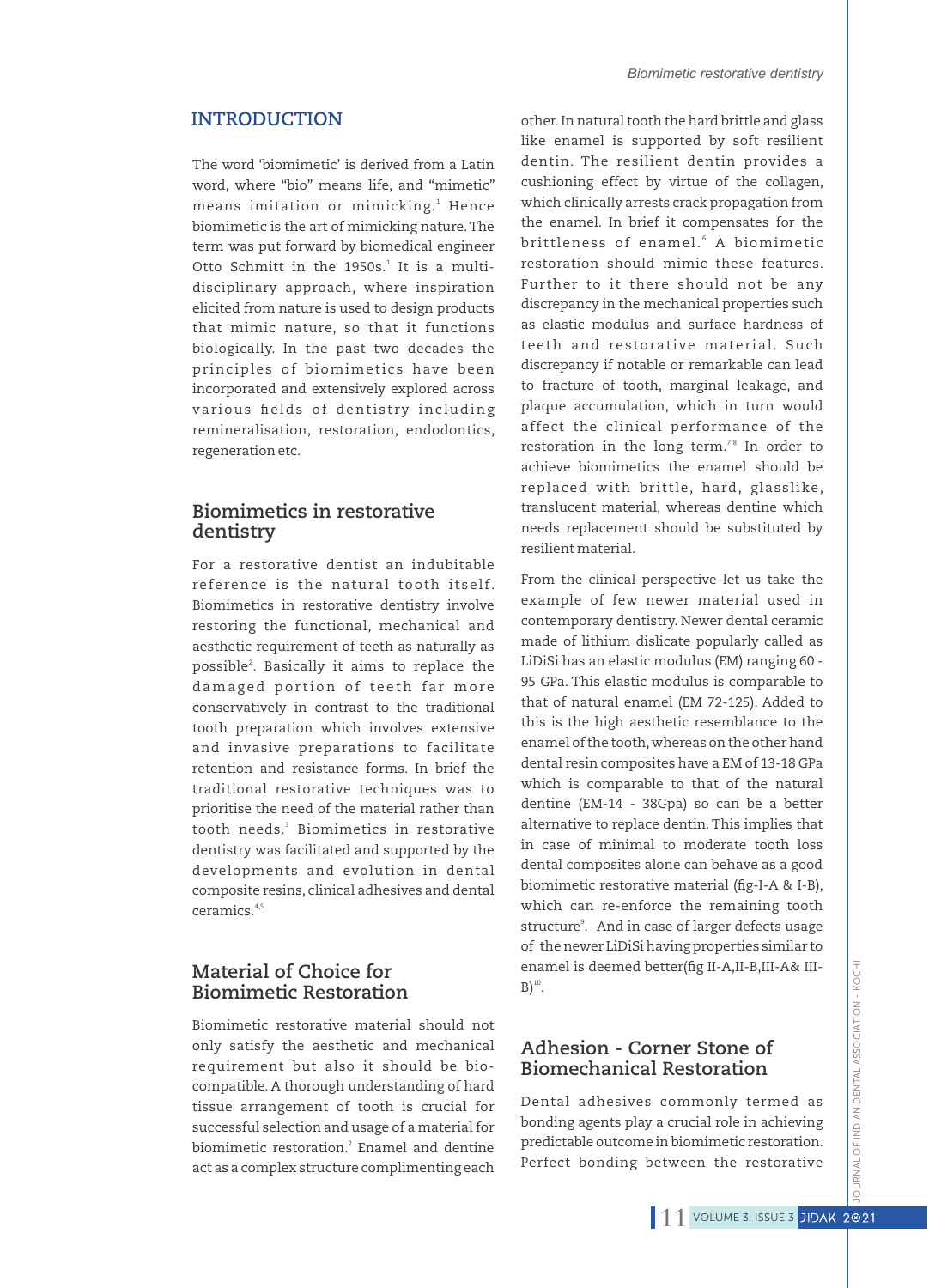

Small defect on incisors (Fig-I A) corrected using Composite Resins (Fig-I B) (Photo Courtesy – Dr Prasanth Dhanapal)



Large defect on molar (Fig-II A) corrected using LiDiSi inlay (Fig-II B) (Photo Courtesy – Dr Prasanth Dhanapal)



Large defect on premolar (Fig III-A) corrected using LiDiSi onlay (Fig III-B) (Photo Courtesy - Dr Prasanth Dhanapal)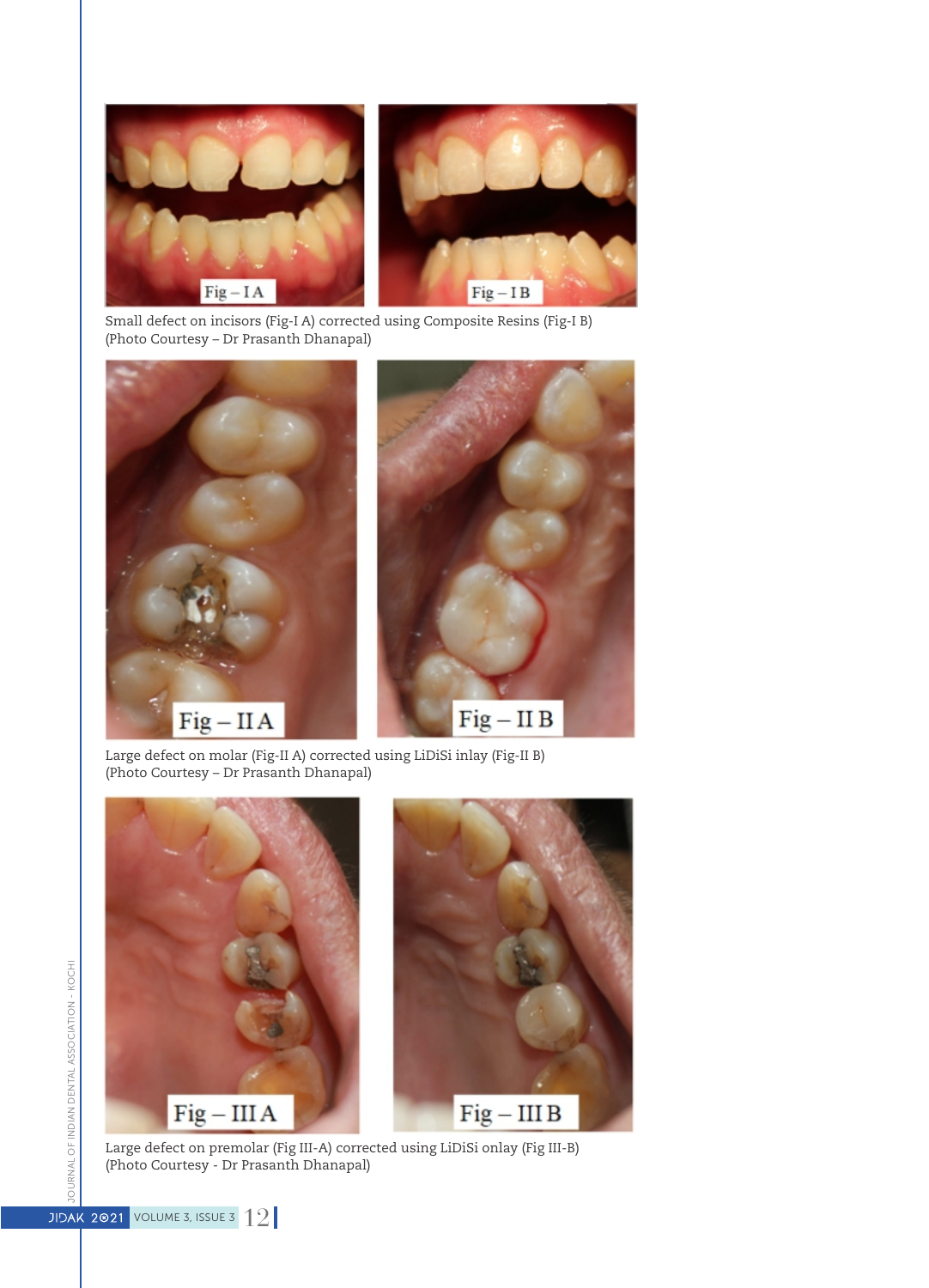material and the tooth creates a monoblock. This monoblock by virtue of absence of interfaces allows the functional stress to get dissipated through tooth structure. Thus restoring mechanical and biological function of the tooth optimally.<sup>10</sup> Proper selection and usage of state of art adhesives seals the gap between the material and the tooth structure optimally so as to prevent sensitivity, pain, bacterial leakage and pulpal damage in the long term $^{11}$ . It also contributes considerably for the tooth to handle functional stresses similar to the natural tooth.<sup>12</sup>

Utilization of adhesive protocols would eliminate the need for extensive tooth destructive mechanical retentive features which would enable tooth conservation to a larger extent satisfying one of the main objectives of biomimetic restorative dentistry.

## **The Protocols for Biomimetic Restorative Dentistry**

The basic protocols for biomimetic restorative dentistry were found on an article 'silent revolution of adhesive dentistry'.<sup>4</sup> Further advancements were made by Japanese researchers, where in newer technologies were introduced to get a predictable bonding to  $d$ entine  $13,14$ 

## **The four paradigms of biomimetic dentistry involves,**

- Maximum bond strength, which allows the restored teeth to function and handle stress like that of natural tooth.
- Good marginal seal so as to prevent further microbial invasion.<sup>15</sup>
- Increased pulp vitality leading to increases in fracture resistance three times than restored teeth $^{16}$ .
- The ultimate goal of biomimetic restorative dentistry is to reduce the stress and maintain maximum bond strength hand in  $hand.<sup>17</sup>$

The protocols that have been advocated to follow these paradigms can be classified in to two – stress reducing protocols and bond maximising protocols.

Stress reducing protocols include the usage of indirect restorations (to reduce the development of compressive stress), replacing the lost dentine with composite of similar EM so as to help absorb and dissipate the stress evenly, use of fibers on the pulpal floor and axial wall to cause hindrance to crack propagation), capping of the cusp thinner than 2mm, converting the tensile forces in to vertical compressive forces (compression dome concept.<sup>8,9,18,15</sup>

Compression dome concept (fig- I): A natural

tooth is designed to tolerate compressive stress than tensile stress.Tooth can be compared to a dome of cathedral where the forces acting on the top portion of the dome produces vertical stress, and forces acting away from the top of the dome generate tensile stress (fig-IV). Based on this concept when the tooth margins are placed more cervical as if in conventional **Compressive stress Tensile stress** Fig IV Compression Dome Concept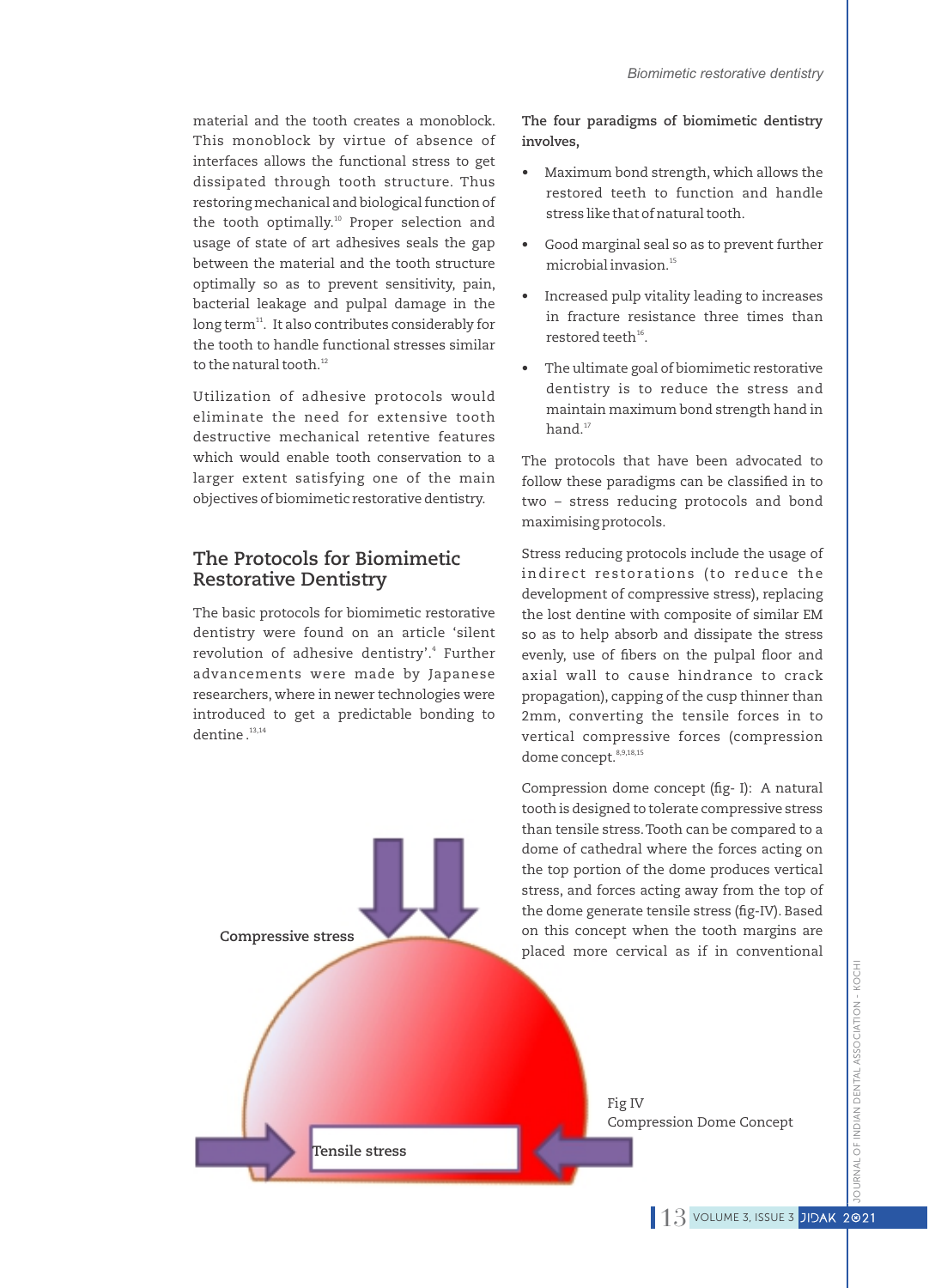

Fig-V A: Large defective restoration on mandibular molar



Fig-V C: Immediate dentine sealing and undercut blocking



Fig-V B: Tooth preparation for table top restoration



Fig-V D: Occlusal table top on mandibular molar

**Fig V (B, C, D) - Placement of preparation margins more occlusaly to avoid tensile stress (Photo Courtesy - Dr Jojo Kottoor)**

crown preparation lateral stresses are created which are more destructive in nature in comparison to the forces generated by margins placed far more occlusally as in case of onlays, overlays and tabletop preparations (fig-V). In a more occlusally placed margins the tensile stresses are transformed into a more vertical tangents which are better tolerated by the tooth.<sup>19</sup>

Bond maximisation protocols on the other side of the spectrum involves using of a good bonding agent, achieving a caries free healthy tooth as the bonding substrate, air abrading the underlying composite, de-activating of matrix metallo-proteinases, immediate dentine sealing and deep margin elevation whenever required.<sup>20</sup>

The combination of each protocol with due care and caution helps to attain a predictable long standing restoration.

### **CONCLUSION**

In the past two decades numerous advancements in the field of biomimetic restorations have happened and it is still evolving positively. However, the proper understanding and utilization of available material, technology and protocols would prove to yield promising results which would definitely benefit the restorative dentist and the patient.

## **REFERENCES**

- 1. Harkness, J.M. An idea man (the life of Otto Herbert Schmitt). IEEE Eng. Med. Biol. Mag. 2004, 23, 20–41.
- 2. Zafar M.S., Amin F., Fareed M.A., Ghabbani H., Riaz S., Khurshid Z. and Kumar N.(2020) Biomimetic Aspects of restorative